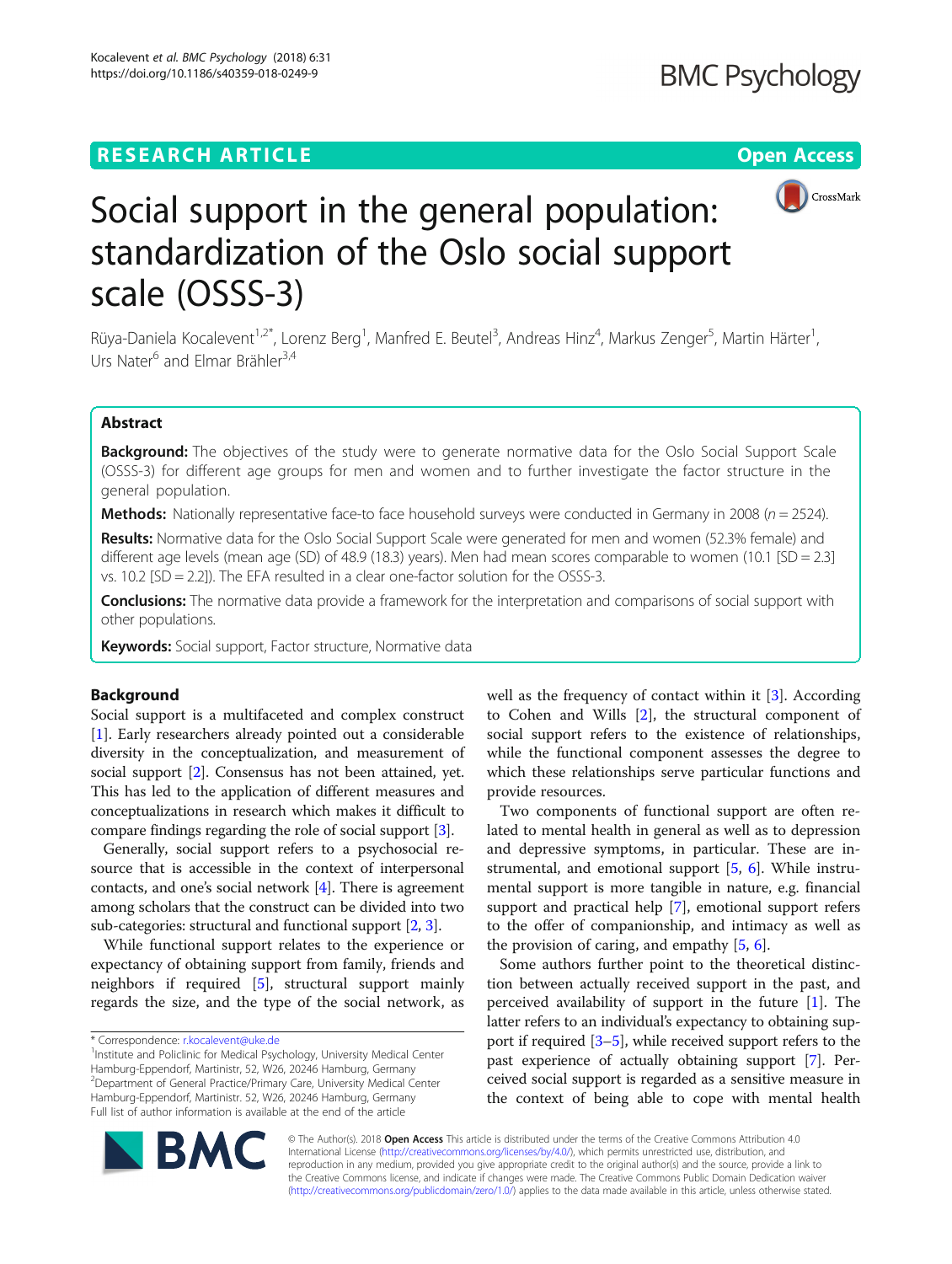challenges [[4\]](#page-6-0). Nonetheless, this also holds true for received social support, and in many studies the two concepts are related to each other [[1](#page-6-0)]. This is intuitive and comprehensible because expectations concerning the present, and the future depend on past experiences at least to some degree. Therefore, the two terms will be referred to by the more generic term 'social support' in the following.

A final distinction in the conceptualization of social support has to be made for the specificity of the respective instruments. According to Cohen and Wills [[2](#page-6-0)], the generic term of specificity indicates whether an instrument is used to assess specific structures and functions (e.g. marital partners, family members, someone to talk to, financial support) or to assess these structures and functions more globally (e.g. the general social network).

Since consensus in the assessment of social support is still lacking, it is important to validate and standardize theoretically derived instruments. Thus, acceptance can be enhanced, and a more homogeneous use of instruments is encouraged, which in turn leads to a better comparability of results.

Widespread instruments to assess the level of social support are the Duke Social Support Index (DSSI; [\[8](#page-6-0)]), Sarason's Social Support Questionnaire [\[9](#page-6-0)] and the Oslo Social Support Scale (OSSS-3; [\[10,](#page-6-0) [11\]](#page-6-0)).

The OSSS-3, sometimes referred to as 14-point Oslo Social Support Scale [\[12\]](#page-7-0), or Oslo 3 Social Support Scale [[13](#page-7-0)], is a brief and economic instrument to assess the level of social support. It can be integrated in larger research projects such as population-based studies without significantly enhancing the effort for both researchers, and participants. The OSSS-3 consists of only three items that ask for the number of close confidants, the sense of concern from other people, and the relationship with neighbors with a focus on the accessibility of practical help.

It has been applied in several large-scale population based surveys in different settings, e.g. the Eurobarometer 58.2 (The European Opinion Research Group, 2003), the third National Survey of Lifestyle, Attitudes and Nutrition in Ireland (SLÁN, 2007), the European KIDSCREEN Study [\[14](#page-7-0)], and the Outcome of Depression European Network study [[10](#page-6-0), [13](#page-7-0)].

Significant associations with measures of positive mental health [[12](#page-7-0), [15](#page-7-0)], mental health problems in adolescents [\[14](#page-7-0)], psychological distress and depressive symptoms [\[12,](#page-7-0) [16](#page-7-0)], depression  $[13]$ , and satisfaction with life  $[17]$  $[17]$  $[17]$  have been established in the predicted directions, proving both predictive and construct validity of the OSSS-3. Because of the widespread use of the instrument in different large-scale research settings, and its brevity, the OSSS-3 is considered the measure of choice in the current paper.

Despite the attested feasibility and validity [\[17](#page-7-0), [18](#page-7-0)], the factor structure of the OSSS-3 has remained unclear up to date. In addition, normative data from the general

population or other populations have not been generated, yet. Such data provide a framework for the interpretation and comparisons with other populations.

The objectives of the study were to generate normative data for the Oslo Social Support Scale (OSSS-3) for different age groups for men and women and to further investigate the factor structure in the general population.

## Methods

# Study sample

A nationwide survey, representative of the German general population, was conducted with the assistance of an institute specialized for demographic research (USUMA, Berlin) according to the German law of data protection (§30a BDSG, German law of protection of data privacy) and with written consent and in accordance with the guidelines in the Declaration of Helsinki. The ethics committee of the University of Leipzig approved the study. All adult participants provided their written informed consent to participate in this study. Also, written informed consent from the next of kin, caretakers, or guardians on behalf of the minors/children enrolled in the study was obtained. These consent procedures were approved by the ethics committee. The basic population for the data collection is made up of the German population aged at least 14 years and living in private households in 2008 ( $N = 2524$ ). Age, sex, and educational level were the major criteria for representativeness according to the register of the Federal Elections. Two callbacks had to be without success before an address was considered a failure. The sampling procedure consisted of sample points, household, and persons in the last stage. Target households within the sample points were determined using the random-route procedure: choosing sample point areas within Germany, randomly choosing households within these areas, and randomly choosing target persons within these households.

Within this larger survey, the study participants were interviewed using a structured self-report questionnaire including the following instrument.

#### Instrument

The OSSS-3 consists of three items assessing the level of social support. It has been recommended for epidemiological and population-based surveys. Consequently, it can be considered a suited instrument for the current thesis [[11](#page-6-0), [13\]](#page-7-0). Items are the following:

**Oslo 1:** How many people are so close to you that you can count on them if you have great personal problems?

- 1 'none'
- $2 \t 1-2$
- $3 \quad 3-5'$
- $4 \t5+$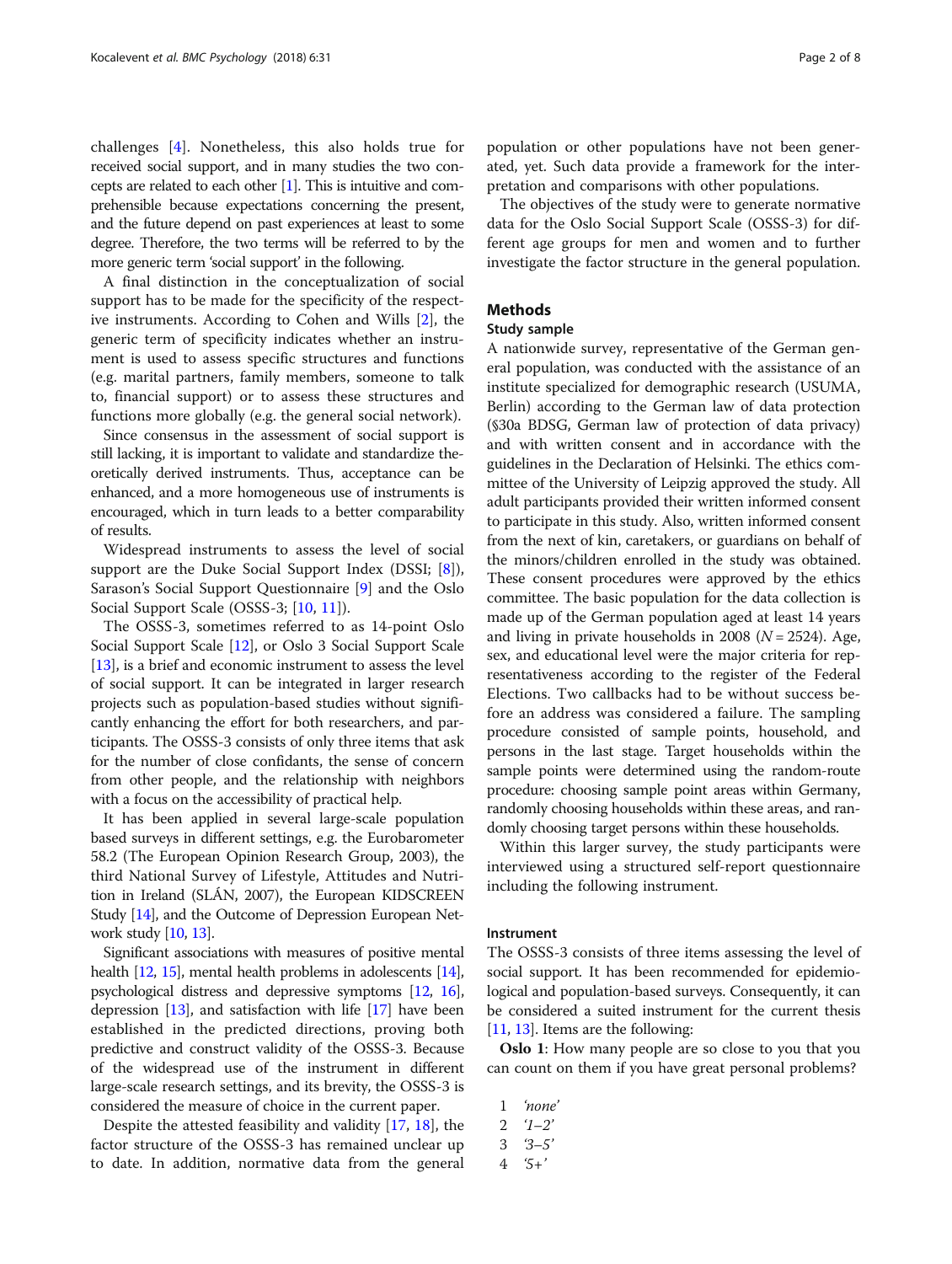- 2 'little'
- 3 'uncertain'

show in what you do?

- 4 'some'
- 5 'a lot'

Oslo 3: How easy is it to get practical help from neighbors if you should need it?

- 1 'very difficult'
- 2 'difficult'
- 3 'possible'
- 4 'easy'
- 5 'very easy'

The sum score ranges from 3 to 14, with high values representing strong levels and low values representing poor levels of social support. This continuous score was used to generate the normative data for the OSSS-3 for each scoring point as well as to determine group differences according to age and sex.

Referring to Bøen and colleagues [\[18\]](#page-7-0), the OSSS-3 sum score can be operationalized into three broad categories of social support.

3–8 poor social support 9–11 moderate social support 12–14 strong social support

## Data analysis

As measure of the test's reliability Cronbach's alpha was calculated. The factor structure of the OSSS-3 was tested with exploratory factor analysis (EFA). The common CFA fit indices cannot be properly calculated when there are only three items. A model with only three items is saturated. You have 6 covariance moments (three variances and three covariances), and you are estimating 6 parameters (factor variance, two loadings, three measurement error/unique variances). The problem has an exact solution, and zero objective function means that Amos or Mplus successfully find that solution. It also means that one cannot use the overall goodness of fit test to see how well your model fits. There is simply no further information to extract from the covariance matrix.

The percentiles were calculated according to the following formula: percentile rank =  $100^*$  (m + 0.5 k)/N, where m is the number of members of the sample who obtained a score that was lower than the score of interest, k is the number who obtained the score of interest, and N is the overall normative sample size.

Statistical analyses were conducted using SPSS 18 with an α-level of 5% and AMOS 23.

## Results

# Sample characteristics

Characteristics of the study sample closely match those of the total German population [[19\]](#page-7-0) and the US National Comorbidity Survey Replication [\[20](#page-7-0)] on gender (women: 53.7, 51.7, and 55.5%, respectively), employment status (unemployed: 5.8, 7.1, and 3.9%, respectively), marital status (married: 53.7, 57.2, 57.2%), and educational level. In addition, mean age in our study sample was similar to the mean age in the German general population aged 14 years or older (48.9 vs. 46.9 years) (Table [1\)](#page-3-0).

Considering the sample as a whole, the mean score of social support was  $10.16$  (*SD* = 2.25). The median was 10 and scores ranged from 3 to 14. This represented the whole range of the OSSS-3. The mean score was located in the category of 'moderate social support', which was supported by the fact that this was by far the most frequent (45.3%) category (Tables [2](#page-3-0) and [3](#page-3-0)).

# Internal consistency

For the OSSS-3, the internal consistency could be regarded as acceptable with  $\alpha$  = .640. The relatively low value was probably due to the scale's brevity. Normally, brief scales have difficulties in reaching high  $\alpha$  -values because Cronbach's Alpha strongly depends on the item number, i.e.  $\alpha$  increases simply as a function of the scale's length, which is one of the caveats mentioned before [\[21](#page-7-0)]. Since the OSSS-3 is a very brief and economic scale, the internal consistency can be considered as satisfying (Table [4\)](#page-3-0).

## Construct validity

An EFA was conducted to determine the factor structure of the OSSS-3 on the basis of the correlative associations between its items. The Principal Component Analysis (PCA) was deployed as the method of choice and components were orthogonally rotated, using the varimax-rotation procedure with Kaiser-normalization to obtain uncorrelated factors. Since a necessary prerequisite for a PCA are substantial correlations between the items [[22](#page-7-0)], the respective correlation matrix is presented in Table [5.](#page-4-0) The correlations between the items were all positive and within the critical threshold between  $r = .30$  and  $r = .90$ [[23](#page-7-0)]. The mean correlation was  $r = .377$ . The determinant of the matrix, which is an important diagnostic tool to check for singularity or multicollinearity, was 0.638, which is far beyond the critical limit of 0.000001 [\[23](#page-7-0)].

The PCA resulted in a clear one-factor solution for the OSSS-3. The extracted factor had an eigenvalue of 1.756 and explained 58.54% of the total variance. Table 10 presents the factor loadings of the three items, which were all invariably high. Affirmatively, the visual inspection of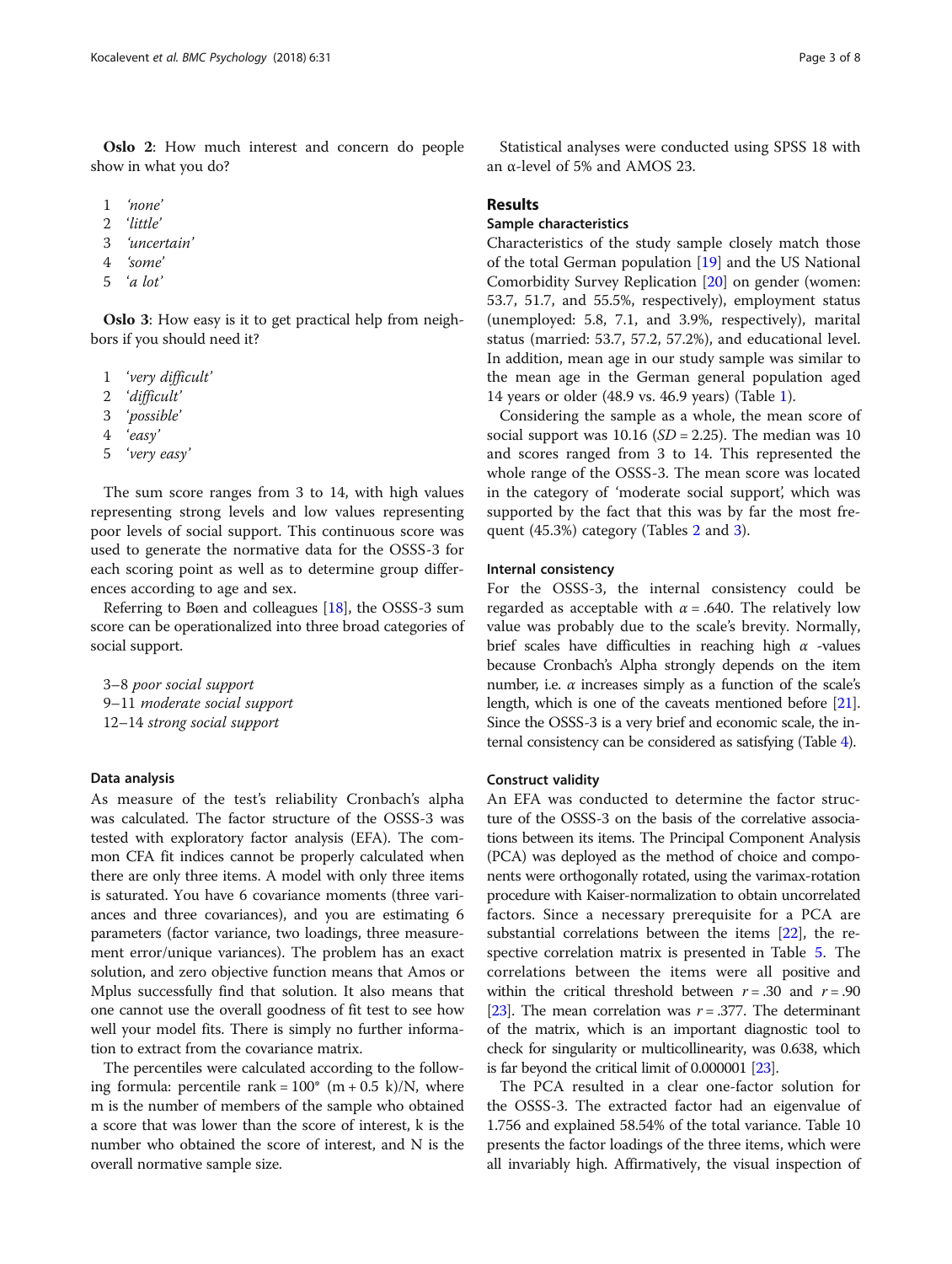<span id="page-3-0"></span>Table 1 Demographic characteristics of the sample

| Variables               | n    | %    |  |  |
|-------------------------|------|------|--|--|
| Sex                     |      |      |  |  |
| Male                    | 1204 | 47.7 |  |  |
| Female                  | 1320 | 52.3 |  |  |
| Age Groups, years       |      |      |  |  |
| $14 - 24$               | 302  | 12.0 |  |  |
| $25 - 34$               | 298  | 11.8 |  |  |
| $35 - 44$               | 453  | 17.9 |  |  |
| $45 - 54$               | 448  | 17.7 |  |  |
| $55 - 64$               | 409  | 16.2 |  |  |
| $65 - 74$               | 406  | 16.1 |  |  |
| $\geq 75$               | 208  | 8.3  |  |  |
| Marital Status          |      |      |  |  |
| Married/Living together | 1313 | 52.0 |  |  |
| Separated/Living Apart  | 24   | 1.0  |  |  |
| Single                  | 606  | 24,0 |  |  |
| Divorced                | 262  | 10.4 |  |  |
| Widowed                 | 319  | 12.6 |  |  |
| Net Household Income    |      |      |  |  |
| $<$ 1250€               | 559  | 23.3 |  |  |
| 1250 - < 2500€          | 1243 | 51.7 |  |  |
| $>$ 2500€               | 602  | 25.0 |  |  |
| Employment              |      |      |  |  |
| Yes <sup>a</sup>        | 2384 | 94.5 |  |  |
| No                      | 140  | 5.5  |  |  |
| Education               |      |      |  |  |
| None completed          | 42   | 1.7  |  |  |
| Pupils                  | 119  | 4.7  |  |  |
| High School             | 1943 | 76.9 |  |  |
| College                 | 297  | 11.1 |  |  |
| University              | 141  | 5.6  |  |  |

<sup>a</sup>(includes part-time employed)

the scree plot also supported the one-factor solution. There was a clear knee in the plot that was supportive of the results suggested by the eigenvalue criterion. The results of the PCA were important because the one-factor solution justified the interpretation of the OSSS-3 sum score as a global factor of social support (Table [6](#page-4-0)).

Table 2 Frequency distribution of social support in the general population

| Social Support               |      |      |
|------------------------------|------|------|
| Strong (OSSS = $12-14$ )     | 766  | 30.3 |
| Moderate $(OSSS = 9-11)$     | 1143 | 453. |
| Poor Support (OSSS = $3-8$ ) | 610  | 242. |

OSSS Oslo Social Support Scale

Table 3 Social Support – mean scores as a function of sex and age

| $-9-$         |      |                     |                                |              |
|---------------|------|---------------------|--------------------------------|--------------|
| Variables     | n    | OSSS M (SD)         | Group differences <sup>a</sup> | Effect Sizeb |
| Sex           |      |                     | p > .05                        | $d = .03$    |
| Male          | 1201 | 10.13 (2.29)        |                                |              |
| Female        | 1318 | 10.19 $^{c}$ (2.21) |                                |              |
| Age group, yr |      |                     | p < .001                       | $d = .39$    |
| $14 - 24$     | 302  | 10.66(2.07)         |                                |              |
| $25 - 34$     | 297  | 10.31 (2.29)        |                                |              |
| $35 - 44$     | 453  | 10.41 (2,20)        |                                |              |
| $45 - 54$     | 448  | 10.04 (2.36)        |                                |              |
| $55 - 64$     | 407  | 9.90(2.18)          |                                |              |
| $65 - 74$     | 404  | 9.98(2.17)          |                                |              |
| $\geq 75$     | 208  | 9.79(2.40)          |                                |              |

OSSS Oslo Social Support Scale

Notes: <sup>a</sup> Group differences were performed using Kruskal-Wallis- and Mann-Whitney-U-Tests; for each variable, the subgroups for that variable with the highest and lowest mean scores were used for calculation of effect size  $b$  Effect Size as Cohen's d;  $c$  The bolded means represent the subgroups with the highest mean score

# Normative data

Table [7](#page-5-0) summarizes the normative data for the different age levels and both genders. Percentiles from this table can be used to compare an individual subject's OSSS-3 score with those determined from the general population reference group based on age and gender.

#### **Discussion**

There were significant differences in the level of social support between different age groups. As a general trend, it was observable that the higher the age, the lower was the reported level of social support. The youngest age groups in return had the highest levels of support. These results fit well into the literature so far and do not contradict empirical findings by other researchers [\[4](#page-6-0)]. Furthermore, the growing body of literature concerning the problem of loneliness and social isolation in the elderly [\[24,](#page-7-0) [25](#page-7-0)], the development of screening scales to assess social isolation in this group [\[26\]](#page-7-0), as well as the development of interventions to face that problem bolster these results [[27](#page-7-0)]. Some authors refer to the social isolation of

| <b>Table 4</b> Item characteristics of the OSSS |  |  |  |  |  |
|-------------------------------------------------|--|--|--|--|--|
|-------------------------------------------------|--|--|--|--|--|

| Item                          | M (SD)       | Discriminatory<br>Power | $a$ , if item is<br>deleted |
|-------------------------------|--------------|-------------------------|-----------------------------|
| Close Network                 | 2.81(0.77)   | $r_{ir} = .403$         | $a = 0.615$                 |
| Concern/Interest<br>of others | 3.72(1.14)   | $r_{it} = .511$         | $a = .460$                  |
| Neighbors                     | 3.63(1.00)   | $r_{it} = .469$         | $a = 0.514$                 |
| OSSS-3 (total)                | 10.16 (2.25) |                         |                             |
|                               |              |                         |                             |

Notes:  $\alpha$  = Cronbach's Alpha;  $r_{it}$  = discriminatory power of the item OSSS Oslo Social Support Scale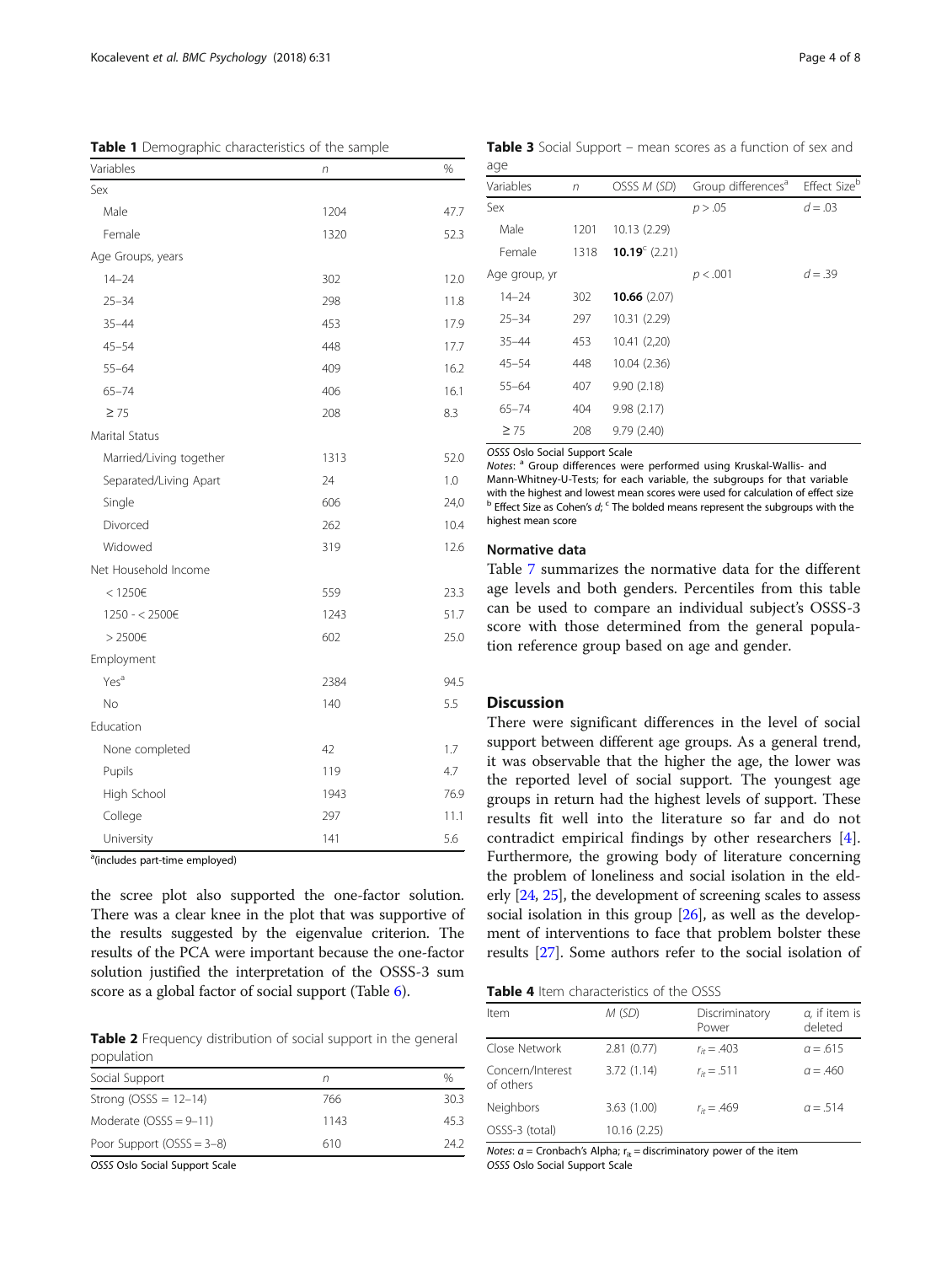<span id="page-4-0"></span>Table 5 Correlation-matrix of the OSSS items

| Items                    |         | Close Network Concern of others Neighbours |  |
|--------------------------|---------|--------------------------------------------|--|
| Close Network            |         |                                            |  |
| Concern of others 375*** |         |                                            |  |
| Neighbors                | $320**$ | $463**$                                    |  |

OSSS Oslo Social Support Scale

Notes<sup>: \*\*</sup>  $p < .01$ ;  $\frac{1}{a}$  Spearman's correlation coefficients between the items

elderly people as a major social problem in Western societies [\[28\]](#page-7-0). In a longitudinal, population-based study from Finland [[29](#page-7-0)], it was found that loneliness increased with age and that the percentage of people who feel lonely was higher in older age groups, mainly due to an increasing disability and a decreasing social integration. This is consistent with the suggestion by Sonnenberg and colleagues [[30](#page-7-0)] that many swift alterations in the social networks of elderly people can occur due to abrupt changes in health, functional capacity, illness or the death of important others [\[30\]](#page-7-0).

The consistently lower levels of social support and the problem of social isolation in elderly people in combination with the rapid demographic changes and ageing populations in Western countries might be another cause for concern. Projections of the population development in Germany by the year 2050 assume that the age structure will substantially change. The population will be older and smaller than nowadays [\[31\]](#page-7-0). This is mainly due to the combination of low fertility and low mortality. The critical questions in the context of the present research will be, how this population development will influence the level of social support in the affected countries, and which effects a possibly lower, general level of social support in the society will have on diverse mental and physical health issues, one major topic among them being depression and the severity of depressive symptoms.

Men and women did not differ significantly in their levels of social support. Former studies consistently reported a higher level of social support and a stronger emotional attachment to their social networks in women compared to men [[4](#page-6-0), [13](#page-7-0), [30](#page-7-0), [32](#page-7-0), [33](#page-7-0)]. These findings could not be replicated in the current study what might reflect the beginning of a general change in the traditional gender roles in the present. Was it relatively common for women to take care

Table 6 Factor loadings of the OSSS items

| Items                             | Factor loadings on<br>Component 1 | Communalities<br>after extraction |
|-----------------------------------|-----------------------------------|-----------------------------------|
| Close Network                     | .714                              | .510                              |
| Concern and interest<br>of others | .808                              | .653                              |
| Neighbors                         | .770                              | .593                              |
| Eigenvalue                        | 1.756                             |                                   |
| % of variance                     | 58.54                             |                                   |

OSSS Oslo Social Support Scale

for the family, to raise children, and to maintain social relationships, while men were mainly responsible for the family income, these traditional role allocations have begun to change substantially due to political activities as well as simultaneous changes in the respective gender role models and stereotypes. Important keywords that describe this development are gender equality and the feminization of men. Consistently, some empirical evidence for a partly changed meaning of social support comes from Sonnenberg and colleagues [\[30](#page-7-0)] who could demonstrate that a lack of emotional support and the lack of a partner in the household were more detrimental for men than for women with regard to depression. A small network size even predicted the onset of depression only in men but not in women.

This was the first study to present normative data for the OSSS-3, a brief and economic instrument for the assessment of the level of social support. These data can be used for several purposes. It is now possible to validly classify an individual's score on the OSS-3 and compare it either with the reference score in the general population or in his or her respective age group. By doing so, it becomes possible to classify, which level of social support this particular individual has available relative to his or her reference group. For example, an OSSS-3 score of 12 in a 20-year-old man indicates a percentile rank of 79.7% in his reference group (males in the age between 14 and 24) and a percentile rank of 84.0% in the total population. This means that, in his reference group, 79.7% have the same or a lower score and vice versa, only 20.3% have a higher score. The application of percentiles has the advantage to be independent of distribution assumptions as well as an easy interpretability. Furthermore, it is now possible to compare levels of social support between different populations on the basis of these comparative values and to use these data as reference categories in community studies [\[34,](#page-7-0) [35\]](#page-7-0).

Concerning the factor structure of the OSSS-3, a one-factor solution fitted the data best as the result of a Principal Component Analysis using the varimax-rotation procedure with Kaiser-normalization to obtain uncorrelated factors. Although some authors already attested the feasibility and validity of the OSSS-3 [\[17,](#page-7-0) [18\]](#page-7-0), the factor structure has not been clarified and reported, yet. Next to the provision of normative data, this was another important objective of the current study, to address and overcome that methodological shortcoming. In the light of a very heterogeneous conceptualization and administration of the social support construct  $[1, 2]$  $[1, 2]$  $[1, 2]$  $[1, 2]$ , it is important to promote theory-based, well-validated and standardized measuring instruments. Social support can be and already has been conceptualized on different levels of specificity (e.g. [\[5,](#page-6-0) [13](#page-7-0)]). This makes it difficult to compare findings regarding the role of social support for different health care issues [\[3\]](#page-6-0). The reported one-factor solution supports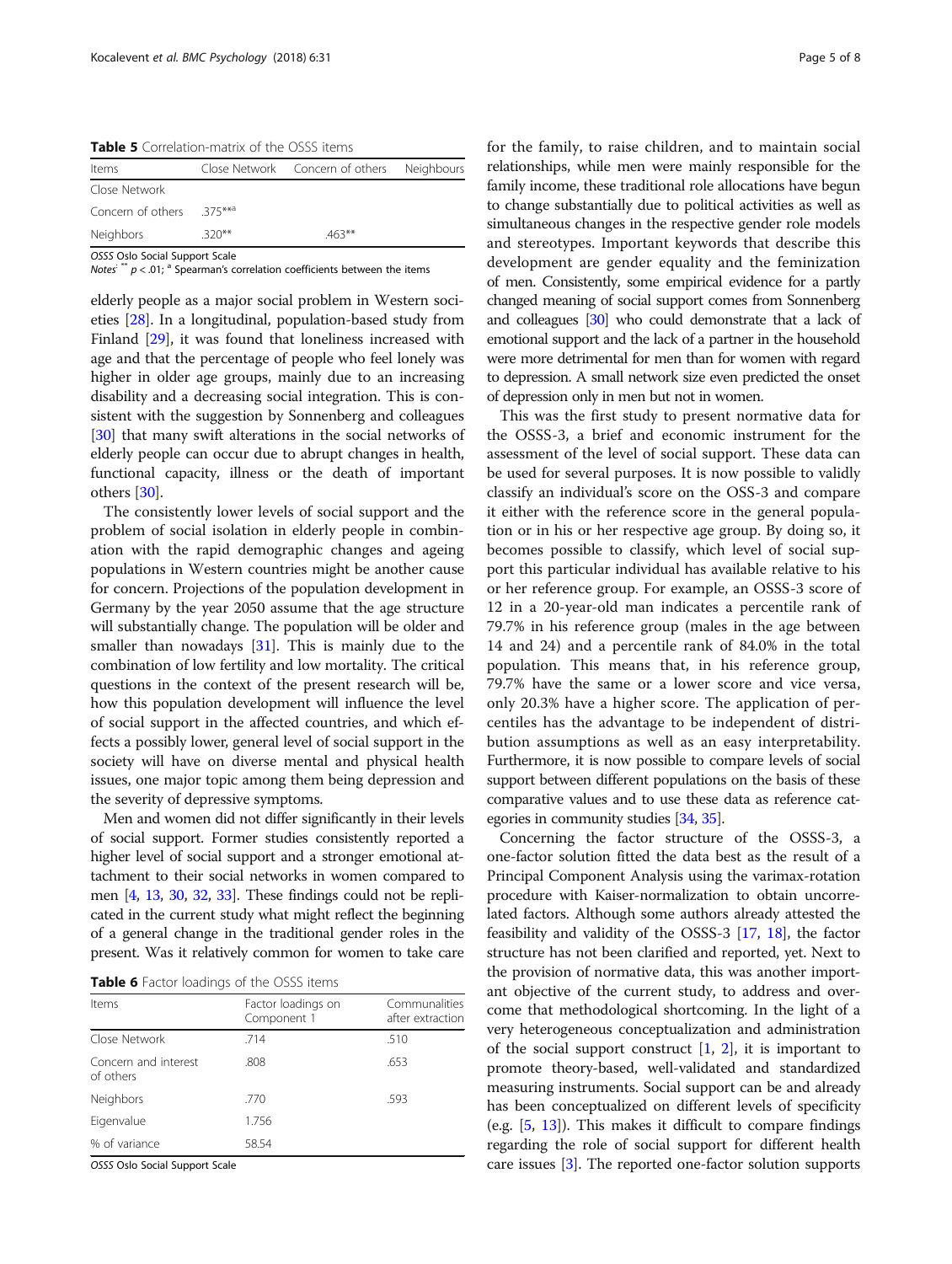|           | Total<br>14-91 yr.      | Men       |                     |           |           |           |           |       | Women     |                                                                                                                        |           |           |           |           |       |
|-----------|-------------------------|-----------|---------------------|-----------|-----------|-----------|-----------|-------|-----------|------------------------------------------------------------------------------------------------------------------------|-----------|-----------|-----------|-----------|-------|
|           |                         | $14 - 24$ | $25 - 34$           | $35 - 44$ | $45 - 54$ | $55 - 64$ | $65 - 74$ | > 75  | $14 - 24$ | $25 - 34$                                                                                                              | $35 - 44$ | $45 - 54$ | $55 - 64$ | $65 - 74$ | > 75  |
|           | $n = 2524$              |           | $n = 160$ $n = 137$ |           |           |           |           |       |           | $n = 202$ $n = 224$ $n = 183$ $n = 204$ $n = 91$ $n = 142$ $n = 160$ $n = 251$ $n = 224$ $n = 224$ $n = 200$ $n = 117$ |           |           |           |           |       |
| M         | 10.16                   | 10.66     | 10.18               | 10.50     | 9.78      | 9.85      | 10.11     | 9.70  | 10.66     | 10.43                                                                                                                  | 10.34     | 10.31     | 9.94      | 9.84      | 9.85  |
| (SD)      | 2.07                    | 2.07      | 2.27                | 2.20      | 2.55      | 2.06      | 2.21      | 2.56  | 2.09      | 2.31                                                                                                                   | 2.20      | 2.13      | 2.27      | 2.12      | 2.27  |
| Sum score | Percentile <sup>a</sup> |           |                     |           |           |           |           |       |           |                                                                                                                        |           |           |           |           |       |
| 3         | 0.3                     | 0.0       | 0.7                 | 0.0       | 1.3       | 0.0       | 0.0       | 1.1   | 0.0       | 0.6                                                                                                                    | 0.8       | 0.0       | 0.0       | 0.0       | 0.0   |
| 4         | 0.8                     | 0.6       | 0.7                 | 0.0       | 3.1       | 0.0       | 0.5       | 3.3   | 0.0       | 1.3                                                                                                                    | 1.2       | 0.0       | 0.9       | 0.0       | 0.0   |
| 5         | 1.8                     | 1.3       | 2.2                 | 0.5       | 4.0       | 0.5       | 1.5       | 6.6   | 1.4       | 2.5                                                                                                                    | 1.6       | 0.9       | 1.8       | 2.0       | 0.9   |
| 6         | 5.3                     | 2.5       | 5.1                 | 5.4       | 10.3      | 2.2       | 5.9       | 8.8   | 4.2       | 5.0                                                                                                                    | 4.4       | 3.1       | 6.3       | 5.0       | 7.7   |
| 7         | 15.0                    | 8.8       | 15.3                | 12.9      | 21.9      | 16.4      | 16.7      | 20.9  | 8.5       | 13.1                                                                                                                   | 10.4      | 11.2      | 19.6      | 16.0      | 20.5  |
| 8         | 24.2                    | 15.0      | 23.4                | 16.8      | 31.3      | 30.6      | 24.5      | 31.9  | 14.8      | 21.3                                                                                                                   | 20.7      | 24.1      | 27.2      | 27.5      | 32.5  |
| 9         | 36.2                    | 28.1      | 35.0                | 31.7      | 42.4      | 42.1      | 34.8      | 45.1  | 28.2      | 30.0                                                                                                                   | 32.3      | 34.8      | 40.2      | 44.0      | 39.3  |
| 10        | 52.0                    | 41.9      | 51.8                | 46.5      | 57.1      | 60.7      | 51.5      | 59.3  | 43.0      | 45.6                                                                                                                   | 50.2      | 48.7      | 54.9      | 61.5      | 56.4  |
| 11        | 69.9                    | 61.9      | 70.1                | 63.9      | 72.3      | 76.5      | 72.5      | 73.6  | 59.2      | 64.4                                                                                                                   | 69.3      | 68.3      | 72.8      | 74.0      | 74.4  |
| 12        | 84.0                    | 79.4      | 84.7                | 79.7      | 84.8      | 88.5      | 86.3      | 87.9  | 81.0      | 79.4                                                                                                                   | 81.7      | 83.5      | 86.6      | 88.0      | 85.5  |
| 13        | 94.6                    | 94.4      | 93.4                | 92.6      | 93.3      | 97.3      | 94.6      | 91.2  | 93.7      | 93.8                                                                                                                   | 93.6      | 94.6      | 95.5      | 98.0      | 97.4  |
| 14        | 100.0                   | 100.0     | 100.0               | 100.0     | 100.0     | 100.0     | 100.0     | 100.0 | 100.0     | 100.0                                                                                                                  | 100.0     | 100.0     | 100.0     | 100.0     | 100.0 |

<span id="page-5-0"></span>Table 7 Normative values of the OSSS-3

For example, an OSSS (OSSS Oslo Social Support Scale) score of 11 in a 24-year-old man indicates a percentile rank of 69.9% in the total population and of 61.9% in a group of subjects of the same age and gender

the idea that social support is an overarching construct that aggregates facets such as structural and instrumental support, and thus can be interpreted on a more generic level. This is an important methodological advancement, which further contributes to the theoretical clarification of the social support construct. The reported psychometric properties of the OSSS-3 support the reliability of the scale. Although it is very short, containing only three items, the internal consistency was satisfying.

In conclusion, complementing the suggestions by Bøen and colleagues [[18](#page-7-0)] as well as Glaesmer and colleagues [\[16](#page-7-0)] regarding the validity and feasibility of the OSSS-3 and its already widespread application in large-scale research settings (e.g. [[13](#page-7-0), [14\]](#page-7-0)), this paper delivered some important, yet missing methodological findings that further support the scale's reliability, contribute to the structural and factorial clarity, and endorse the applicability in different contexts such as individual classification and intercultural comparisons [\[13,](#page-7-0) [14,](#page-7-0) [17](#page-7-0), [18](#page-7-0)]. Yet, the reliability of the scale remains a question, as e.g. test-retest reliability could not be reported.

Due to these findings, an intensified use of the OSSS-3 in future research projects might be promoted. This would help to overcome the methodological heterogeneity in the conceptualization and assessment of social support and make the results of different studies and research groups better comparable. One apparent advantage of the OSSS-3 is the brevity and economic assessment of social support with only three items. As a result, the

scale can be incorporated into larger research projects, such as population-based studies, without significantly enhancing the effort for participants and researchers.

To further validate the OSSS-3, it would be interesting to assess the associations with other measures of social support. In particular, the associations with more extended or longer scales such as the DSSI [[8\]](#page-6-0) would be illuminating. If the OSS-3 showed substantial associations with these scales, implying that they measure the same construct, this would be another argument for an intensified administration in future projects, due to the higher economy of the OSSS-3.

Regarding the distribution of social support in the German general population, a majority of 75% reports to have at least moderate levels. One third of the population even reports to have strong levels of support. Nonetheless, there is about one quarter in the general population who report to have only poor levels of support. Since these data are descriptive in nature and no population-based studies from different countries could be identified that deliver values to compare the reported ones with, no further speculations will be undertaken concerning the meaning of these figures. Just a little note of caution shall be sounded at this juncture. Despite the majority reporting moderate and high levels of support, almost 25% of the population feels poorly supported what might be a cause for concern. The future development has to be monitored carefully.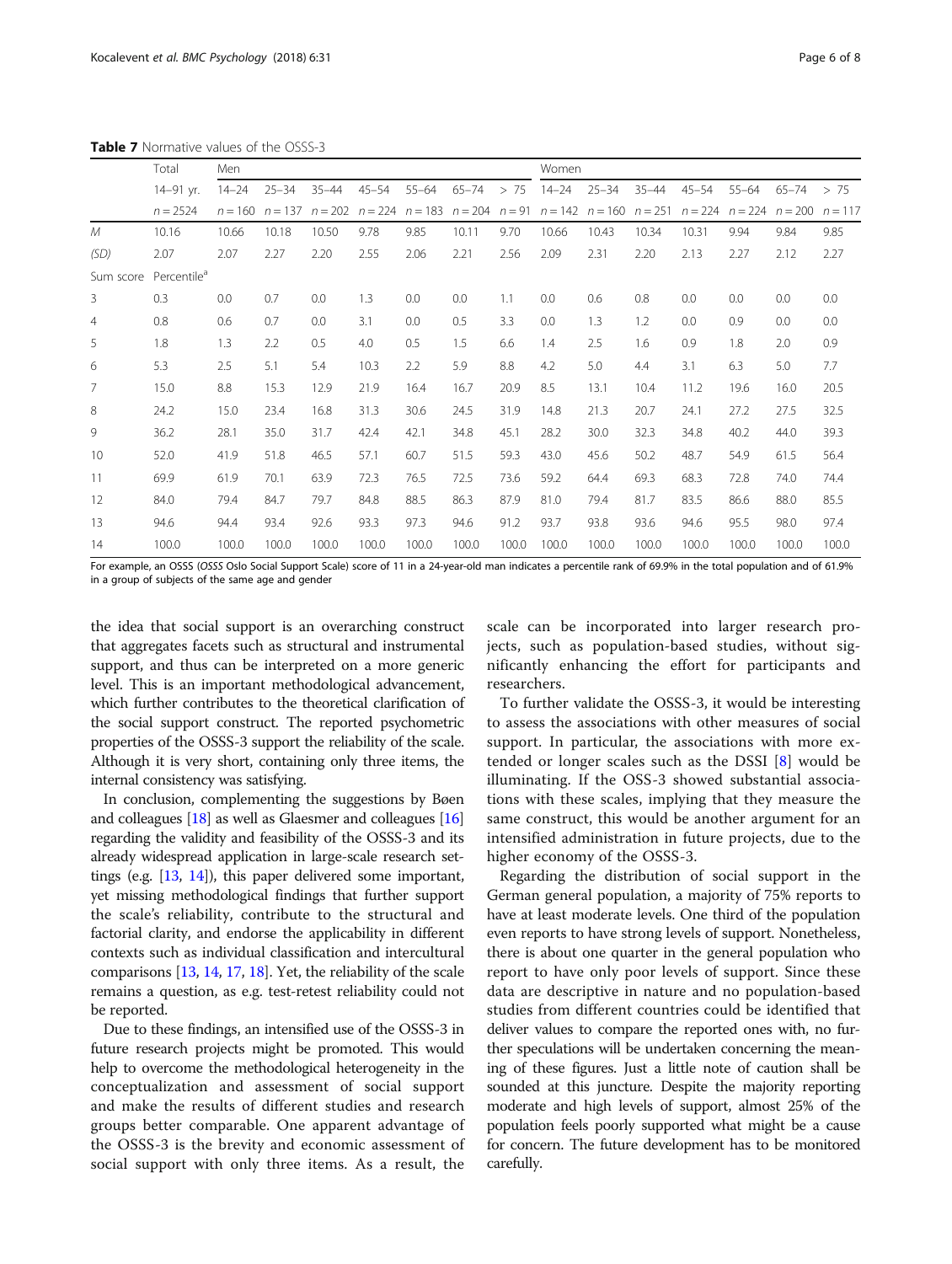<span id="page-6-0"></span>For the purpose of intercultural comparisons with regard to the levels of social support and the valid interpretation of the reported figures, it would be desirable if future population-based studies assessed the general level of social support in different populations and delivered normative data from these cultures. For example, it is worth knowing if there are differences between individualistic, mainly Western and collectivistic, mainly Eastern cultures [\[36\]](#page-7-0). These two cultural types differ markedly in the construal of the self and the meaning of the community. Individualistic cultures are shaped more competitively, emphasize the importance of the individual, and have an independent view of the self, while collectivistic cultures are shaped more familial, emphasize group ties and social bonds stronger, and have an interdependent view of the self [\[37](#page-7-0)]. Consequently, members of collectivistic cultures emphasize the harmonious interdependence with other people, while members of individualistic cultures strive for independence of others. In consequence, this could lead to a higher level and estimation of social support in collectivistic cultures compared to individualistic cultures.

Furthermore, longitudinal studies should investigate if and how the level of social support is changing over time. This is especially intriguing in the light of rapid demographic changes such as an ageing population and major societal transformations such as an increasing technologization and digitalization. Research questions might concern if the ongoing ageing of the population leads to decreasing levels of support; which effects the rapid spread of social networks has on social relationships and social supports in the "real world"; and what meaning social support has for the generation of the digital natives.

# Conclusions

The normative data provide a framework for the interpretation and comparisons of social support with other populations. Evidence supports reliability and validity of the OSSS-3 as a measure of social determinants of health in the general population.

# Additional files

[Additional file 1:](https://doi.org/10.1186/s40359-018-0249-9) Raw data. (XLS 1306 kb) [Additional file 2:](https://doi.org/10.1186/s40359-018-0249-9) Key for raw data file (DOCX 12 kb)

## Availability of data and materials

Data will be presented as Additional files 1 and 2.

#### Authors' contributions

RK was the principal investigator and was responsible for the study design. EB collected the data and was responsible for data accuracy. RK wrote the manuscript. LB performed the statistics. AH, MB, MZ, MH, and UN commented on the drafts of the manuscript. All authors read and approved the final manuscript.

#### Ethics approval and consent to participate

The ethics committee of the University of Leipzig approved the study in accordance with the Declaration of Helsinki. All adult participants provided their written informed consent to participate in this study. Also, written informed consent from the next of kin, caretakers, or guardians on behalf of the minors/children enrolled in the study was obtained. These consent procedures were approved by the ethics committee.

#### Consent for publication

All adult participants provided their written informed consent for publication. Also, written informed consent from the next of kin, caretakers, or guardians on behalf of the minors/children enrolled in the study was obtained. These consent procedures were approved by the ethics committee.

#### Competing interests

The authors declare that they have no competing interests.

#### Publisher's Note

Springer Nature remains neutral with regard to jurisdictional claims in published maps and institutional affiliations.

#### Author details

<sup>1</sup>Institute and Policlinic for Medical Psychology, University Medical Center Hamburg-Eppendorf, Martinistr, 52, W26, 20246 Hamburg, Germany. <sup>2</sup> Department of General Practice/Primary Care, University Medical Center Hamburg-Eppendorf, Martinistr. 52, W26, 20246 Hamburg, Germany. <sup>3</sup>Department of Psychosomatic Medicine and Psychotherapy, University Medical Center Mainz, Langenbeckstraße 1, 55131 Mainz, Germany. 4 Department of Medical Psychology and Medical Sociology, University of Leipzig, Ph.-Rosenthal-Str. 55, 04103 Leipzig, Germany. <sup>5</sup>Faculty of Applied Human Studies, University of Applied Sciences Magdeburg and Stendal, Stendal, Germany. <sup>6</sup>Department of Psychology, University of Vienna, Vienna, Austria.

# Received: 26 April 2017 Accepted: 5 July 2018 Published online: 17 July 2018

#### References

- 1. Schwarzer R, Knoll N. Functional roles of social support within the stress and coping process: a theoretical and empirical overview. Int J Psychol. 2007; 42(4):243–52.
- 2. Cohen S, Wills TA. Stress, social support, and the buffering hypothesis. Psychol Bull. 1985;98(2):310–57.
- Lett HS, Blumental JA, Babyak MA, Catellier DJ, Carney RM, Berkman LF. Dimensions of social support and depression in patients at increased psychosocial risk recovering from Myocarcial Infarcation. Int J Behav Med. 2009;16(3):248–58.
- 4. Moak ZB, Agrawal A. The association between perceived interpersonal social support and physical and mental health: results from the national epidemiological survey on alcohol and related conditions. J Public Health. 2009;32(2):191–201.
- 5. Grav S, Hellzèn O, Romild U, Stordal E. Association between social support and depression in the general population: the HUNT study, a cross-sectional survey. J Clin Nurs. 2011;21:111–20.
- 6. Manuel JI, Martinson ML, Bledsoe-Mansori SE, Bellamy JL. The influence of stress and social support on depressive symptoms in mothers with young children. Soc Sci Med. 2012;75:2013–20.
- 7. Schulz U, Schwarzer R. Long-term effects of spousal support on coping with cancer after surgery. J Soc Clin Psychol. 2004;23:716–32.
- 8. Koenig HG, Westlund RE, George LK, Hughes DC, Blazer DG, Hybels C. Abbreviating the Duke social support index for use in chronically ill elderly individuals. Psychosomatics. 1993;34(1):61–9.
- 9. Sarason IG, Levine HM, Basham RB, Sarason BR. Assessing social support: the social support questionnaire. J Pers Soc Psychol. 1983;44(1):127–39.
- 10. Cea D. Outcomes of depression international network (ODIN). Background, methods and field trials. ODIN group. Br J Psychiatry. 1998;172:359–63.
- 11. Meltzer H. Development of a common instrument for mental health. In: Nosikov A, Gudex C, editors. EUROHIS: developing common instruments for health surveys. Amsterdam: IOS Press; 2003.